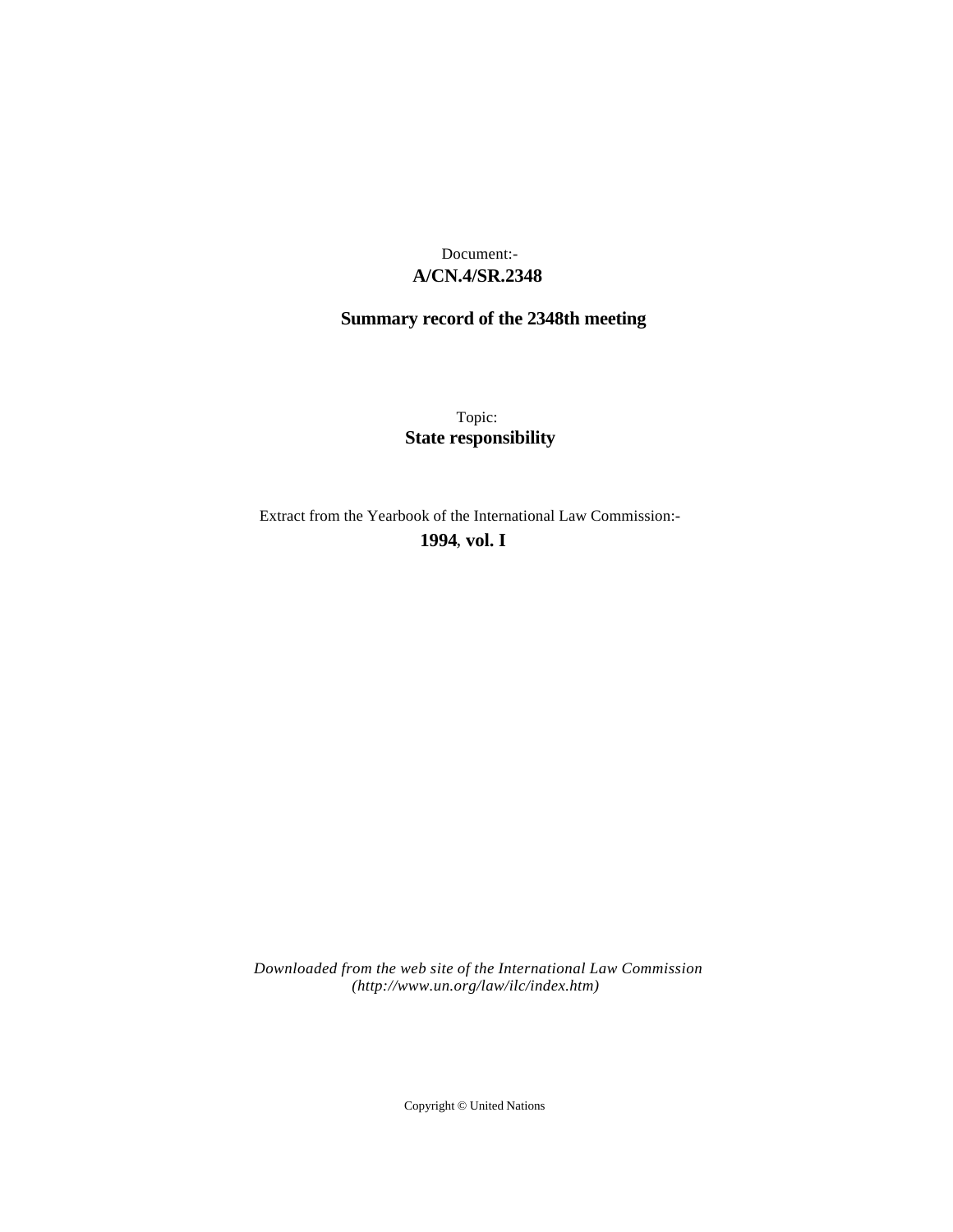International Tribunal<sup>9</sup> did not solve the problem in itself because the reference to ordinary crimes and fake trials raised some real questions. In his view, the reference to ordinary crimes was connected with the characterization of conduct as a crime under internal law, as opposed to the international characterization of conduct as a crime. It was a fact, for example, that genocide could not be treated on the same basis as homicide as perceived in internal law. The characterization of conduct under internal law could not be an obstacle to prosecution at the international level. Consequently, the *non bis in idem* principle could not be invoked. Contrary to what the Special Rapporteur thought, the problem was not so much one of incorrect characterization of the crime, but, rather, one of the difference of category between crimes tried at the national level and those to be tried at the international level.

51. The problem of fake trials was a real one and it could not be solved by encouraging a multiplicity of trials. In any event, a second trial was only a theoretical possibility unless it took the form of a trial *in absentia* which was contrary to the concept of respect for the rights of the accused. The principle of retrials should in any case be closely analysed with proper respect for all legal systems, laws and regulations, as well as ideas of justice irrespective of the cultural, religious and social backgrounds they represented.

52. Article 9, paragraph 2, adopted on first reading, which placed emphasis on the enforcement of the penalty, suggested that imprisonment was the only valid punishment. In many countries, alternative punishments could take the form of community work. While he did not know whether such a penalty could be imposed in the context of serious crimes, he thought that the question of the enforcement of penalties required careful consideration.

53. Article 10 (Non-retroactivity) was directly related to the question of which court, national or international, would try the accused. If the Code was deemed to cover crimes recognized as such by a treaty to be brought into force, article 10, paragraph 1, was relevant and paragraph 2 would no longer have a place. The principle would be justified and treated as final if the jurisdiction for such crimes was limited to the international criminal court to be established. However, if States preferred the Code to be applied by their own courts, it might be difficult to prevent them from prosecuting if they could declare themselves to be competent under the circumstances listed in article 10, paragraph 2. His own preference would be for dropping paragraph 1 and maintaining paragraph 2, but article 10 could also be dropped altogether.

54. Mr. VILLAGRAN KRAMER said that he wished to revert to the question of the *non bis in idem* principle or the *res judicata* rule because the Special Rapporteur had put forward two broad working hypotheses: the establishment of an international criminal court or the exclusive jurisdiction of national courts.

55. The *res judicata* rule could be absolute or relative. It was absolute in systems where the possibility of a retrial was limited to a few clearly defined cases. In Anglo-Saxon law, for example, the principle of double jeopardy was strictly applied and sacred.

56. The rule was relative when it authorized a retrial in cases where the higher interests of justice so required, where new facts favourable to the convicted person came to light and where the court which had tried the case had failed to show impartiality or independence. In the event of a retrial, the period already served was taken into account. The new proceedings could be transferred to another national court or to an international court and it was on that last hypothesis that the Commission was working.

57. Noting that the Working Group on a draft statute for an international criminal court was considering an article concerning the revision of a judgement in the event of new facts coming to the court's notice, he said that a distinction should be drawn between such an eventuality and the above-mentioned working hypothesis of the Commission. The statute of the International Tribunal clearly illustrated the *non bis in idem* principle taken in a relative perspective by envisaging the hypothesis of a national court not characterizing the offence as an international crime in accordance with international criteria, but applying criteria of a strictly internal character.

58. With regard to article 10, he said that he viewed the concept of non-retroactivity differently from the Special Rapporteur, namely, from the normative point of view: the absence of legal effect of a rule or of its consequences or its exceptions, except that of benefiting the accused person. In other words, the law could have no retroactive effect except when it benefited the accused person.

59. Lastly, he said that a balance should be maintained between the judicial guarantees offered to the accused and the security of the international community.

*The meeting rose at 1 p.m.*

#### **2348th MEETING**

*Thursday, 2 June 1994, at 3.10 p.m.*

### *Chairman:* Mr. Vladlen VERESHCHETIN

*Present:* Mr. Al-Baharna, Mr. Arangio-Ruiz, Mr. Barboza, Mr. Bowett, Mr. Calero Rodrigues, Mr. de Saram, Mr. Fomba, Mr. Giiney, Mr. He, Mr. Kabatsi, Mr. Kusuma-Atmadja, Mr. Mahiou, Mr. Mikulka, Mr. Pambou-Tchivounda, Mr. Sreenivasa Rao, Mr. Rosenstock, Mr. Tomuschat, Mr. Villagrán Kramer, Mr. Yamada.

<sup>&</sup>lt;sup>9</sup> See footnote 5 above.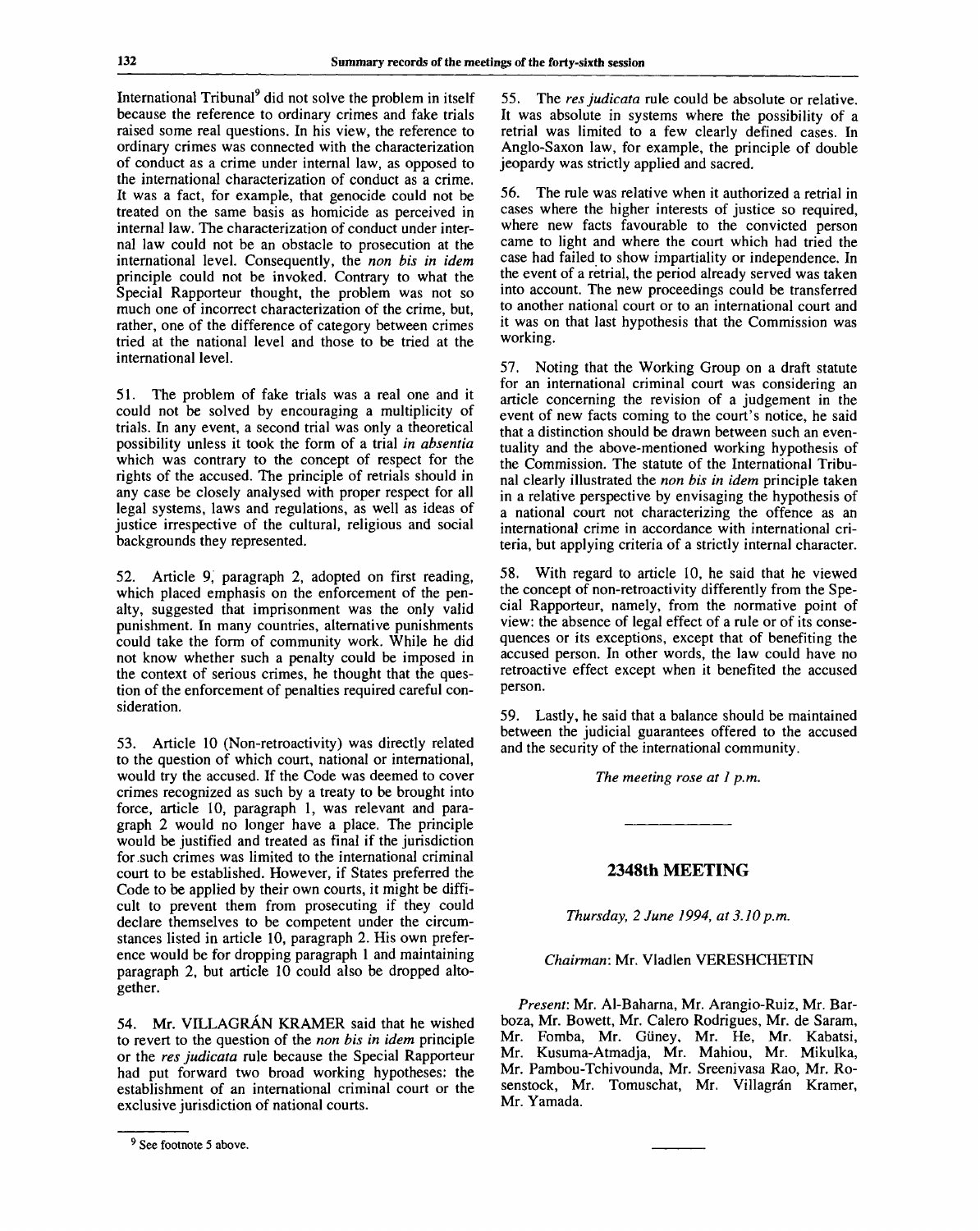**State responsibility** *(continued)\** **(A/CN.4/453 and Add.1-3,<sup>1</sup> A/CN.4/457, sect. D, A/CN.4/461 and Add.1-3,<sup>2</sup> A/CN.4/L.501)**

[Agenda item 3]

#### FIFTH AND SIXTH REPORTS OF THE SPECIAL RAPPORTEUR *(continued)\**

1. Mr. ARANGIO-RUIZ (Special Rapporteur), summing up the discussion, thanked members for their guidance and said that he would do his best to cover all the opinions and, where possible, the various shades of opinion, expressed during the discussion.

2. In making his comments, he felt obliged to start with the general question—discussed by most speakers whether the distinction between international "delinquencies" made in article 19 of part one of the draft and the term "crime" used therein should be maintained. With regard to terminology, he deemed it necessary to explain, above all, that in speaking of delinquency he had not intended to stress any criminal law connotation of the wrongful acts singled out as crimes in article 19 of part one of the draft,<sup>3</sup> although he believed that such a connotation was intended in article 19. He had used the term "delinquency"—a term used, *inter alia,* by Oppenheim—as shorthand for the expression "internationally wrongful act". As far as the substance of the matter was concerned, the debate had shown that most members seemed to have taken the view that the most serious breaches of international law should not be treated in the same way as "ordinary" breaches. Although some members had apparently based their view on a difference of degree alone, the prevailing opinion was that the distinction was based upon a difference in nature as well as in gravity. A few had expressed the view that the draft on State responsibility should not deal with a distinct category of wrongful acts specifically defined as "crimes", whereas Mr. Rosenstock, Mr. Idris and Mr. He had favoured the elimination from the draft of any distinction whatsoever, regardless of the terms used.

3. Despite the differences and nuances, the majority view was that article 19, notwithstanding its defects, should stand, subject to improvement on second reading in the light of the developments that had taken place in the practice of States and in the literature over the past 20 years and, of course, in the light of the Commission's choices with regard to the consequences. Despite some reservations, a fair number of members were apparently in favour of maintaining the term "crimes", but they did not exclude the possibility that something better could be found. Others, however, considered that the term "crimes" should be dropped. Some members had suggested that there should in particular be a reference to extremely serious violations of *jus cogens* rules, while

others had been opposed to any term implying a national criminal law analogy.

4. The basic elements of the definition were generally accepted and particularly the reference to the violation by a State of an international obligation of essential importance in safeguarding fundamental interests of the international community. The list in paragraph 3 of article 19 was generally believed to be less satisfactory, most speakers suggesting that it should in due course be reconsidered. Some speakers, however, seemed to be decidedly opposed to the inclusion of a list of examples in the body of the text rather than in the commentary.

5. A few members had suggested that for the time being the Commission should postpone making any choice with respect to the definition, that it should submit to the General Assembly the text adopted on first reading that did not deal with the consequences of crimes, and that it should call the attention of the Assembly to the doubts expressed by numerous members about the possibility of codifying the matter until a better definition of crimes had been worked out. Mr. Calero Rodrigues and Mr. Vereshchetin thought that the fate of article 19 and the consequences of crimes would be determined only in the course of the second reading of the articles. However, the majority of members—save for those totally opposed to the article 19 distinction thought that the Commission should not lose momentum, that it should explore all possibilities at the present stage and, only after making a tentative choice, should it verify the solution on second reading. According to those members, solutions in the form of articles should be proposed by the Special Rapporteur for debate in due course and for possible consideration by the Drafting Committee at the next session.

6. Assuming that a definition was accepted—more or less in conformity with the formulation of article 19 in  $1976^{\circ}$ —the next issue was: who would be competent to determine that a crime had been committed in a given case and to implement the applicable regime? As was apparent from the debate, two sets of problems had to be distinguished in that regard. One problem was which organ would be competent to settle the possible disputes over the existence and attribution of a crime, the legitimacy of the reaction, and the measures still to be applied to the situation—namely, which organ would have the last word. Some members—Mr. Mikulka and Mr. Pellet—seemed to suggest that that problem should be dealt with in part three of the draft. The other problem—surely a part two problem—was who could legitimately react, either by means of demands to comply with substantive obligations such as cessation, reparation, satisfaction and guarantees of non-repetition or by means of countermeasures or sanctions.

7. With regard to the first problem, the solution envisaged by some members was the establishment of the compulsory jurisdiction of ICJ, perhaps in an additional protocol. Other members questioned that solution in view of the reluctance of States to submit important issues to the Court, and also the voluntary nature of the Court's jurisdiction. At all events, many speakers

<sup>\*</sup> Resumed from the 2343rd meeting.

<sup>1</sup>  *Yearbook. .. 1993,* vol. II (Part One).

<sup>2</sup> Reproduced in *Yearbook... 1994,* vol. II (Part One).

<sup>&</sup>lt;sup>3</sup> For the texts of articles 1 to 35 of part one, provisionally adopted on first reading at the thirty-second session, see *Yearbook.. . 1980,* vol. II (Part Two), pp. 30 *et seq.*

<sup>4</sup>  *Yearbook . . . 1976,* vol. II (Part Two), pp. 95 *et seq.*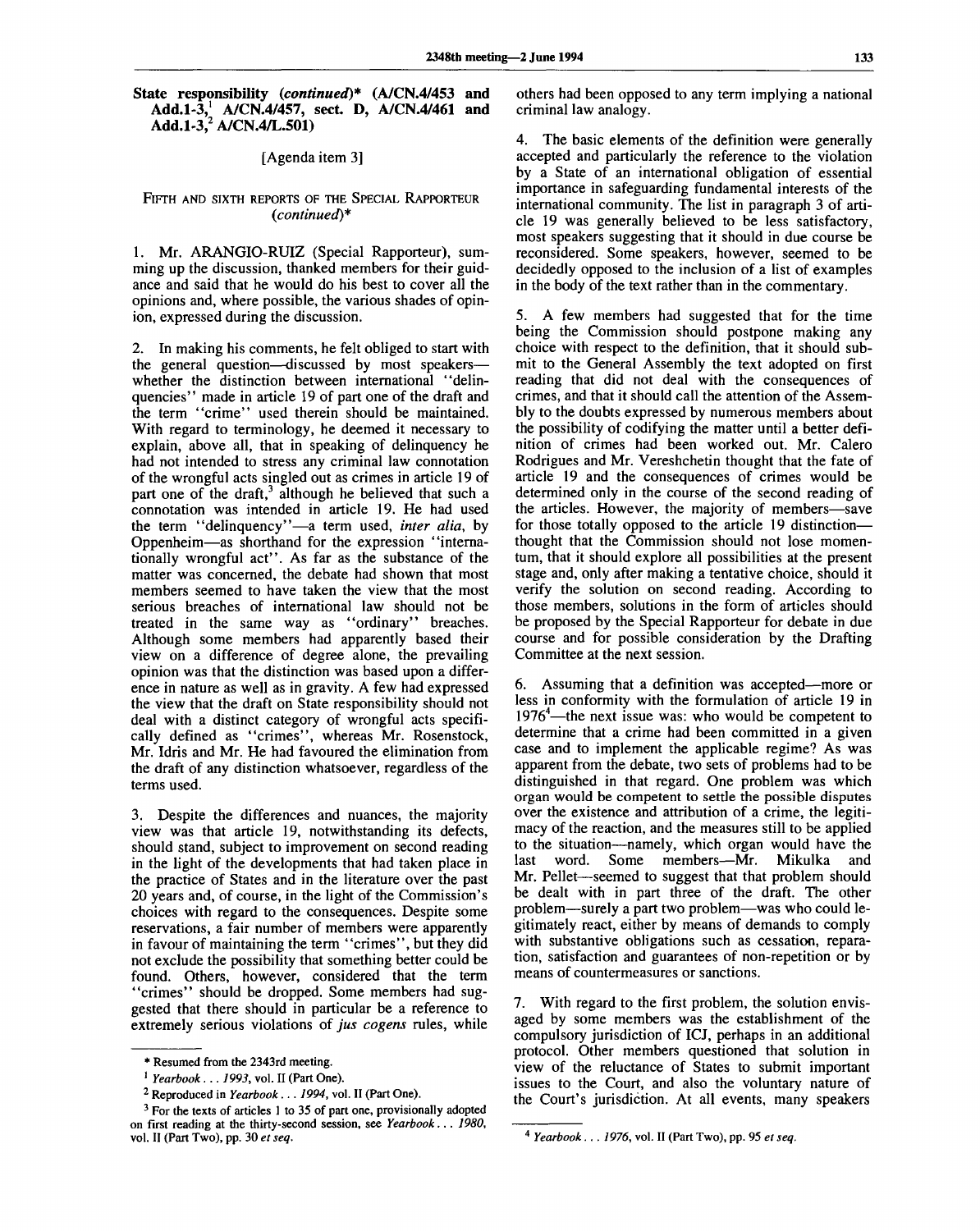advocated the need for a verification mechanism of a judicial nature, which could take a decision on the basis of the law.

8. As to the second problem—namely, who could legitimately react—a distinction could be made between opinions relating to the ideal solution and opinions relating to possible realistic solutions. As far as the ideal solution was concerned, it had generally been advocated in the debate, except by the few speakers who were radically opposed to the idea of a special regime for crimes, that the reaction to a crime, including the characterization and attribution of a crime, should emanate from an international organ capable of interpreting and implementing the "will" of the "international community as a whole". Such an organ would apply, directly or through binding decisions addressed to States, the consequences of crimes as provided for in more or less mandatory terms. There was also general agreement, however, that the international community was not at present endowed, and was not likely to be endowed in the near future, with a sufficiently representative organ entrusted with the function of implementing the regime for crimes and organizing the reaction, subject to an appropriate judicial verification of the legitimacy of characterization and reaction. Almost all speakers agreed that, at least for crimes which consisted of aggression or breach of the peace, a system of collective reaction was provided for under Chapter VII of the Charter of the United Nations, though it was not conceived for, nor easily adaptable *per se* to, the implementation of a regime of responsibility.

9. Regarding, in particular, the *de lege lata* or *de lege ferenda* competence of organs of the United Nations in the implementation of the reaction to crimes, the majority of members had stressed the inadequacy of the Security Council's powers with regard to the specific subject-matter of international responsibility, even for such a crime as aggression. They seemed to share his view, as expressed in his fifth report (A/CN.4/453 and Add. 1-3), that the Council would not qualify as the organ which had specific competence for a collective reaction to crimes, either *ratione materiae* (for example, with regard to reparation) or from the standpoint of legal versus political evaluation criteria or, for that matter, from the standpoint of an elementary requirement of impartiality, which was hardly reconcilable, *inter alia,* with the fact that the so-called power of veto would ensure virtual immunity for some States. Although on the one hand, the regime to be envisaged for the implementation of the consequences of crimes should in no way call into question the Council's powers relating to the maintenance and restoration of peace, it would, on the other hand, be inappropriate to assume that the Council could be unconditionally recognized as a competent body for the implementation of the legal regime of international crimes of States, especially, but not exclusively, with regard to the three categories of crimes other than aggression. In view of those difficulties, some members had suggested either that the definition of crimes could be confined to the hypotheses covered by Chapter VII of the Charter or that the crimes relating to those hypotheses could be dealt with separately in order to take better account of the Council's possibilities for action with respect to such crimes. While it seemed doubtful that such solutions would

resolve difficulties that were due to the obviously political—and not judicial—composition and function of the Council, they could be usefully explored.

10. A number of speakers thought that the Security Council's function was political and above the law, its aim being the maintenance of international peace and security. The Council was concerned neither with the prerequisite that a crime should have been committed nor with stating the law and sanctioning the perpetrator of the crime. The same speakers stressed that there must be no interference with the Security Council in the performance of its specific function. In particular, *(a)* no amendment to the Charter designed to establish new functions should be envisaged; and *(b)* the draft should not include any provisions likely to affect the Security Council's specific function; on the contrary, it should contain a saving clause to the effect that the provisions of the draft relating to crimes were without prejudice to the Charter procedures for the maintenance of international peace and security.

11. Other speakers had been inclined to rely on the Security Council only for the implementation of the consequences of the crime which corresponded to the hypotheses covered by Chapter VII of the Charter. Yet others had suggested a more liberal or generous interpretation of the Council's powers, with a view to encompassing crimes other than those corresponding to Chapter VII hypotheses. One member had made some interesting remarks on the desirability of re-evaluating, with regard to international crimes of States, the role of the General Assembly as an expression of the conscience of that international community as a whole, which was evoked in article 19 of part one.

12. A majority of members had given cautious consideration to the possibility of leaving the reaction to a crime in the hands of individual, or small groups of, injured States, except, presumably, in the case of those consequences of crimes that would coincide with the consequences of a delict. However, some collective response by the "international community" was generally deemed to be desirable either through United Nations organs, such as the Security Council or the General Assembly—the latter being competent to deal with all of the kinds of situation that might involve a crime or, according to a few speakers, through other collective bodies yet to be established. Some among that numerous group of speakers had also suggested consultation procedures. A number of speakers had been firmly opposed to leaving any room for unilateral initiatives by States or groups of States, particularly in the case of the most severe measures or sanctions, in the absence of any manifestation of a "collective will". Another group of speakers had considered that some room for unilateral measures should be left for all States, either in the event of failure of a timely and effective reaction of the so-called organized international community or to supplement such a collective reaction, provided, however, that no armed reaction was acceptable. Unilateral reaction should, in any case, be confined within the limits applicable to organized reactions.

13. As to the objective aspects of the consequences of international crimes of States—in other words, the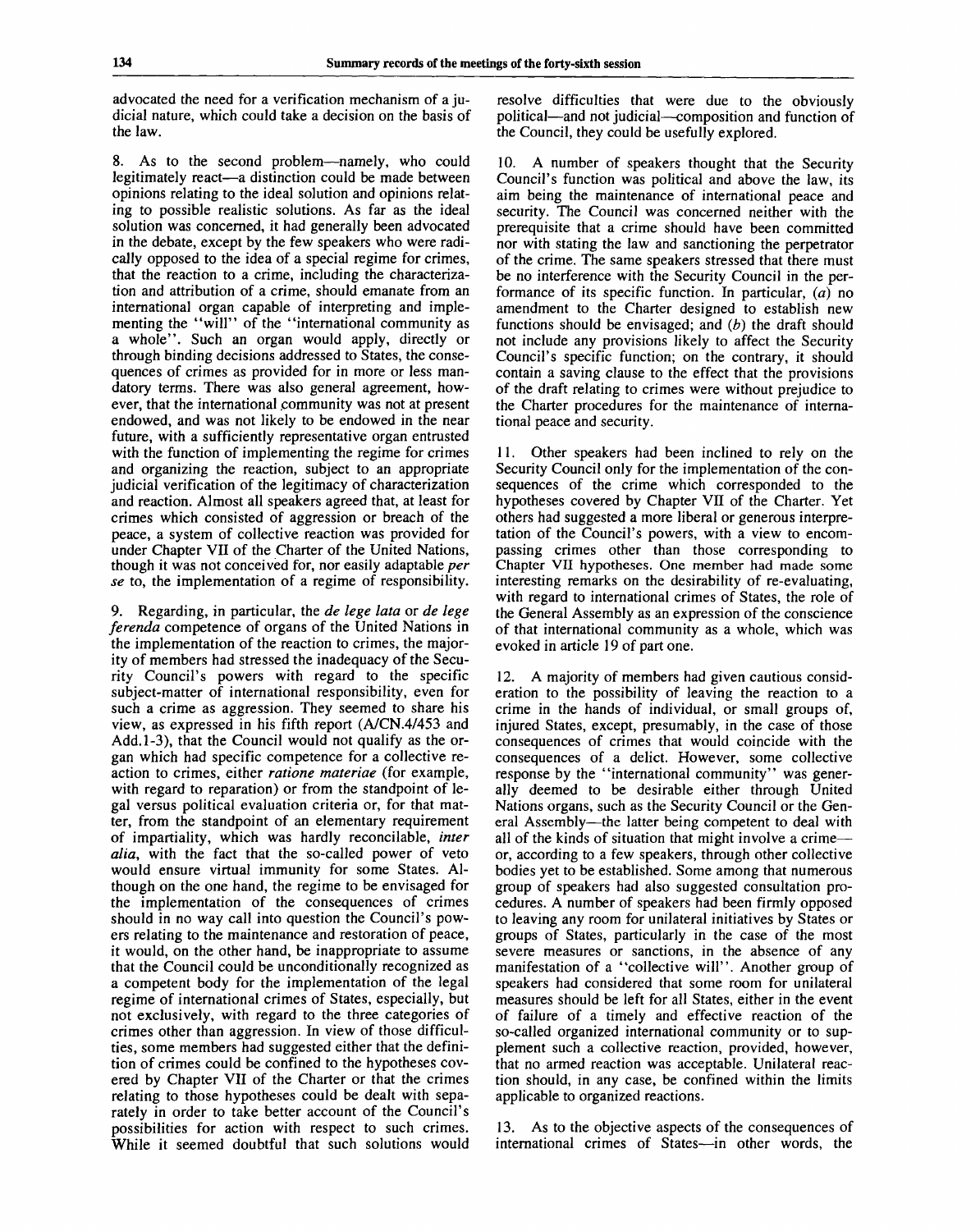nature and degree of the aggravated consequences of crimes as distinguished from delicts—useful suggestions had been made with regard to both the substantive and the instrumental consequences.

14. So far as substantive consequences were concerned, many comments by members indicated widespread acceptance of the idea that not all the exceptions envisaged for ordinary delinquencies should apply to the "criminal" State's obligation to provide reparation and/or satisfaction. A number of members were of the view that, in the case of restitution in kind and of satisfaction in particular, provision should be made for differences. More particularly, *(a)* in the case of restitution in kind, no extenuating circumstances would be admissible in favour of the lawbreaking State except *for jus cogens* limitations and physical impossibility; and *(b)* satisfaction could include not only severe punitive damages but also measures affecting internal sovereignty or domestic jurisdiction, such as disarmament, or curtailment or dismantling of certain kinds of industries. In addition, the State which committed a crime would not benefit from the exclusion of forms of satisfaction that would offend its dignity. Almost all speakers, however, had stressed the need to safeguard the population of the lawbreaking State.

15. In regard to the instrumental consequences, namely, countermeasures, there had been broad agreement on the prohibition of armed measures, even in the case of crimes, except, of course, for measures taken in individual or collective self-defence and for measures taken by the Security Council under Chapter VII of the Charter for situations involving the crime of aggression. Those generally-accepted exceptions seemed to confirm the preference of most members for differential treatment of the crime of aggression, as opposed to the other kinds of crimes listed in article 19.

16. In the matter of collective self-defence, one speaker had emphasized that the draft should stress the limits of self-defence and, in particular, the point that a State was entitled to act in collective self-defence only at the request of the State which had been attacked or on the basis of a treaty of alliance or of a regional security treaty.

17. There had otherwise been general consensus that, except for self-defence, the use of force must remain the exclusive prerogative of the "organized international community" and of the Security Council in particular. Force for crimes other than aggression, such as genocide, and humanitarian intervention could be used only on the basis of prior authorization by that community.

18. The stronger—though certainly not armed measures envisaged should not, in the view of most speakers, reach the degree of intensity of measures applied by the victorious party against a vanquished State. Any measure attaining a high degree of intensity should, according to one view, be conditional upon a collective decision genuinely representative of the common interest of the acting States; unilateral initiatives or the initiatives of small groups were to be condemned. A number of speakers had included among the measures in question the pursuit of the criminal liability of the responsible individuals who occupied key positions in

the structure of the lawbreaking State. The individuals responsible would be deprived of any immunity.

19. Two members had held that another limitation applicable to the reactions to crimes, in addition to the prohibition of force, would be the non-violation of *jus cogens* rules.

20. A number of speakers, notably Mr. Pellet, Mr. Bowett, Mr. Eiriksson, Mr. Crawford and Mr. Mahiou, had suggested that, subject to the rule of proportionality, to be applied *mutatis mutandis* in the case of crimes as well, the measures directed against the State that was the author of a crime could go beyond the mere pursuit of reparation. Some speakers had stressed the need to condemn any measures affecting the territorial integrity of the State or the identity of the people, even in the case of crimes.

21. One important caveat often mentioned concerned the population of the lawbreaking State. Although it would be impossible to avoid all prejudice to the, presumably innocent, people, care should be taken to avoid any particularly severe effects for the population. A few speakers had, nevertheless, noted that the population should itself be made aware of the possible dangers to them that could arise from attitudes which amounted to more or less overt complicity in the criminal actions of a democratic or non-democratic Government or a despot.

22. Given the wide variety of views he had summarized, it was perfectly possible that he had made errors in identifying them and in interpreting them correctly. It seemed to him, however, that, apart from the few speakers who, as a matter of principle, contested the legal or political propriety of the distinction between delicts and crimes, only one member specifically contested the existence of any differentiation in consequences as between crimes and delicts.

23. With reference to the obligations that might be incumbent upon the injured States—*de lege lata* or *de lege ferenda*—in relation to the taking of measures on behalf of the "international community", a certain degree of consensus had emerged during the debate. Thus, a general obligation would exist for all States not to recognize as valid in law any situation from which the lawbreaking State had derived an advantage as a result of the crime. It had been stressed, however, that that obligation would not be automatic and would exist only after some form of intervention by the so-called organized international community. A related general obligation would be the obligation not to help in any way the lawbreaking State to maintain a situation created to its advantage by the crime. A few speakers had, in addition, referred to a general duty of active solidarity with the victim State or States that would also be incumbent upon all States. The kinds of behaviour which such a general obligation would encompass had not, however, been specified. The only additional requirement mentioned was that all States should comply in good faith with the measures decided by the international community, or by States themselves acting in concert, in response to an international crime of a State. Doubts had been expressed, however, about the *de lege lata* foundation of the duty in question.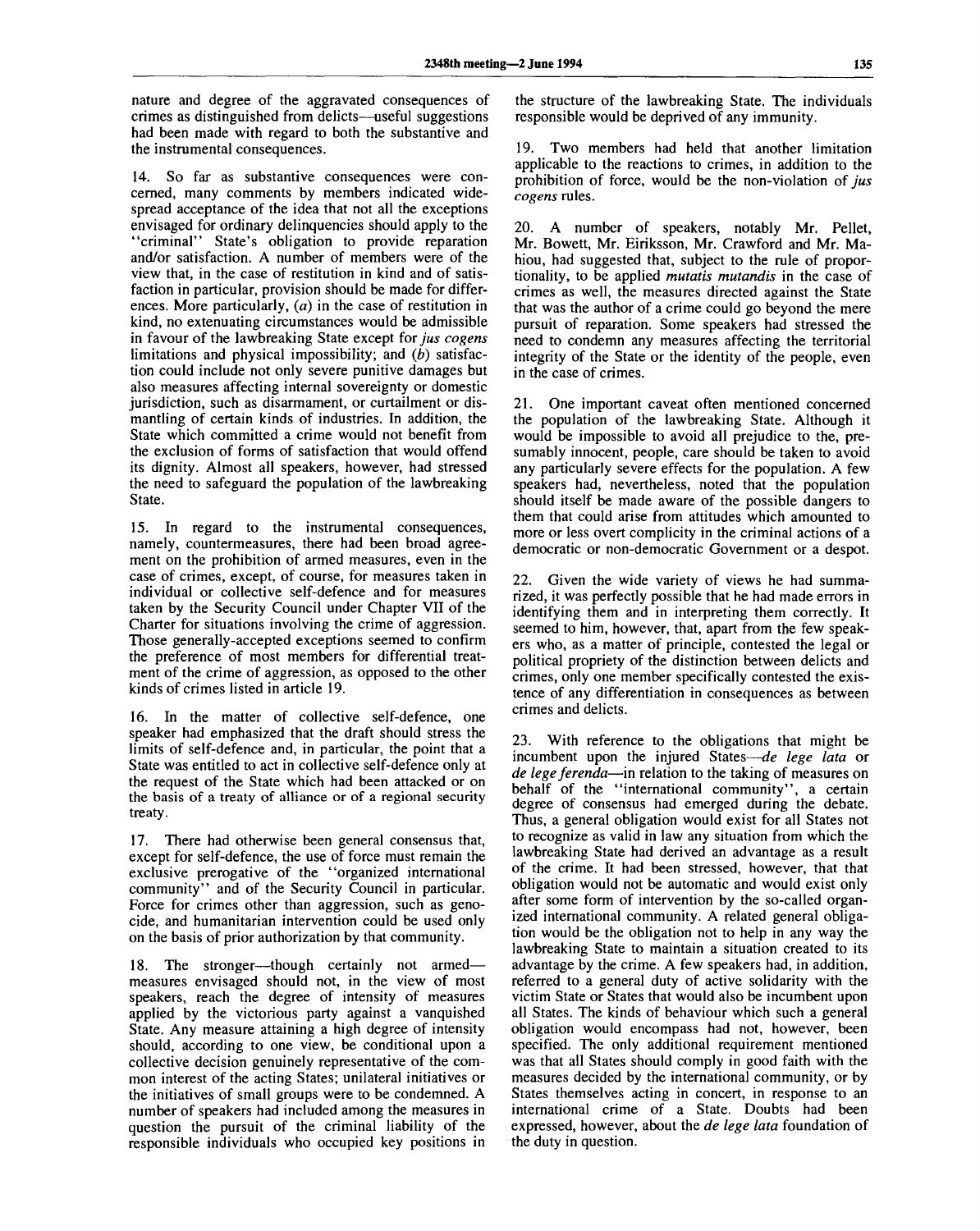24. As to the conclusions to be drawn from the debate, while no firm and specific solutions had emerged, there had been sufficient indications of the lines to be followed in dealing with the consequences of international crimes of States. On the basis of those indications, he should be able to work out his proposals in the form of articles or paragraphs for parts two and three relating to the consequences of crimes. The Commission could then discuss them at the next session and, if it so decided, could refer them to the Drafting Committee. Together with the completion of the work already in progress on parts two and three, that should enable the Commission to conclude the first reading of the draft on State responsibility on time.

25. Mr. ROSENSTOCK said the Special Rapporteur's summing-up failed to take into account the fact that some members of the Commission were strongly opposed to constructing the entire edifice of State responsibility with article 19 of part one as part of its foundation. Others had indicated they would accept the ideas underlying article 19 but not the form of language used, which was heavily weighted towards penal implications and connotations of criminality. Still others had suggested that the idea of State crimes did not imply criminal responsibility. Taken altogether, therefore, a substantial number of members of the Commission were not in favour of predicating elements in part two of the draft on the language or concepts contained in article 19. If a constructive effort was to be made towards completion of the first reading of parts one and two, much less part three, during the current quinquennium, it would be advisable to suggest, for inclusion in part two or part three, alternatives or variations based on the assumption of a distinction, not between crimes and delicts, but between less serious and more serious acts.

26. Mr. CALERO RODRIGUES said that, following the Special Rapporteur's summing-up, he wished to make his position on the draft articles quite clear. He did not oppose the Commission's attempting to elaborate new articles at the current session. His main concern, however, was that there should be no delay in concluding the work on State responsibility during the current quinquennium.

27. The CHAIRMAN, speaking as a member of the Commission, emphasized that, in his statements on the topic, he had never intended to express anything other than strong support for article 19 of part one. True, he thought it should be brought up to date, but he was doubtful about the possibility or desirability of dealing with the consequences of crimes, especially in view of the complexity of the subject. Such an effort might prevent the Commission from completing its work on State responsibility during the time-limit established for that work.

28. Mr. ARANGIO-RUIZ (Special Rapporteur) said he thought his summing-up had reflected the views just outlined by Mr. Calero Rodrigues and the Chairman. He had indicated that some members of the Commission were concerned about whether incorporation of the idea of the consequences of State crimes would prevent the Commission from completing its work on State responsibility within the time-frame allotted to it. He had responded to that concern by saying that, unless a majority of members opposed such an approach, he was prepared to submit appropriate draft articles at the next session. That would be perfectly feasible if the Drafting Committee was able to keep working at its present pace through to the end of the present session. Conclusion of the work on first reading could then be projected for 1996.

29. Mr. Rosenstock's viewpoint, too, had been reflected, though perhaps not with all the detail he would have liked. It had been indicated that a majority of members of the Commission had been in favour of dealing with the idea of crime, though some would have preferred to use a term other than "crime", and some thought no analogies should be made with national criminal law. The problem of territorial amputations and the need to avoid any measures that would seriously affect the population of the lawbreaking State had also been mentioned. His summing-up may not have reflected all the nuances of the various positions expressed, but such a task was outside the scope of the exercise.

30. It was imperative for the Commission to give him a clear indication as to how to proceed with his work. If it so desired, he would endeavour to produce articles that would reflect the largest possible number of viewpoints expressed during the debate. He would not be able to accommodate all positions. Those who were unhappy with his product would, of course, be able to express fully their dissenting views and act upon them.

31. Mr. Sreenivasa RAO thanked the Special Rapporteur for his enormous efforts in identifying and synthesizing the broad outlines of the concept of crime that had emerged from the Commission's rich and enlightening debate. During that debate, members had been speculating on the nuances and implications of the concepts of crimes and their consequences. The main lines of thought could now be distilled, and a decision had to be taken as to the direction of future work. Should the Special Rapporteur produce new articles? Or would that delay the Commission's completion of the draft, which had already been pending for a very long time since the adoption of part one on first reading? A prudent approach might be to acknowledge that, despite the indisputable value of further exploring various aspects of State responsibility, the time factor must win out, and the work done so far must be consolidated.

32. Mr. VILLAGRAN KRAMER said the Special Rapporteur's summing-up had shed light on the general trends in the Commission's current thinking. If that thinking was scrutinized in the light of the commentary to article 19, drafted in 1976,<sup>5</sup> a substantial evolution could be discerned on a number of specific points. The Special Rapporteur had fulfilled the first aspect of his responsibility—to outline the views of members of the Commission—but that did not release him from the task of submitting a detailed report drawing conclusions on the basis of the guidelines given during the debate.

<sup>&</sup>lt;sup>5</sup> Ibid.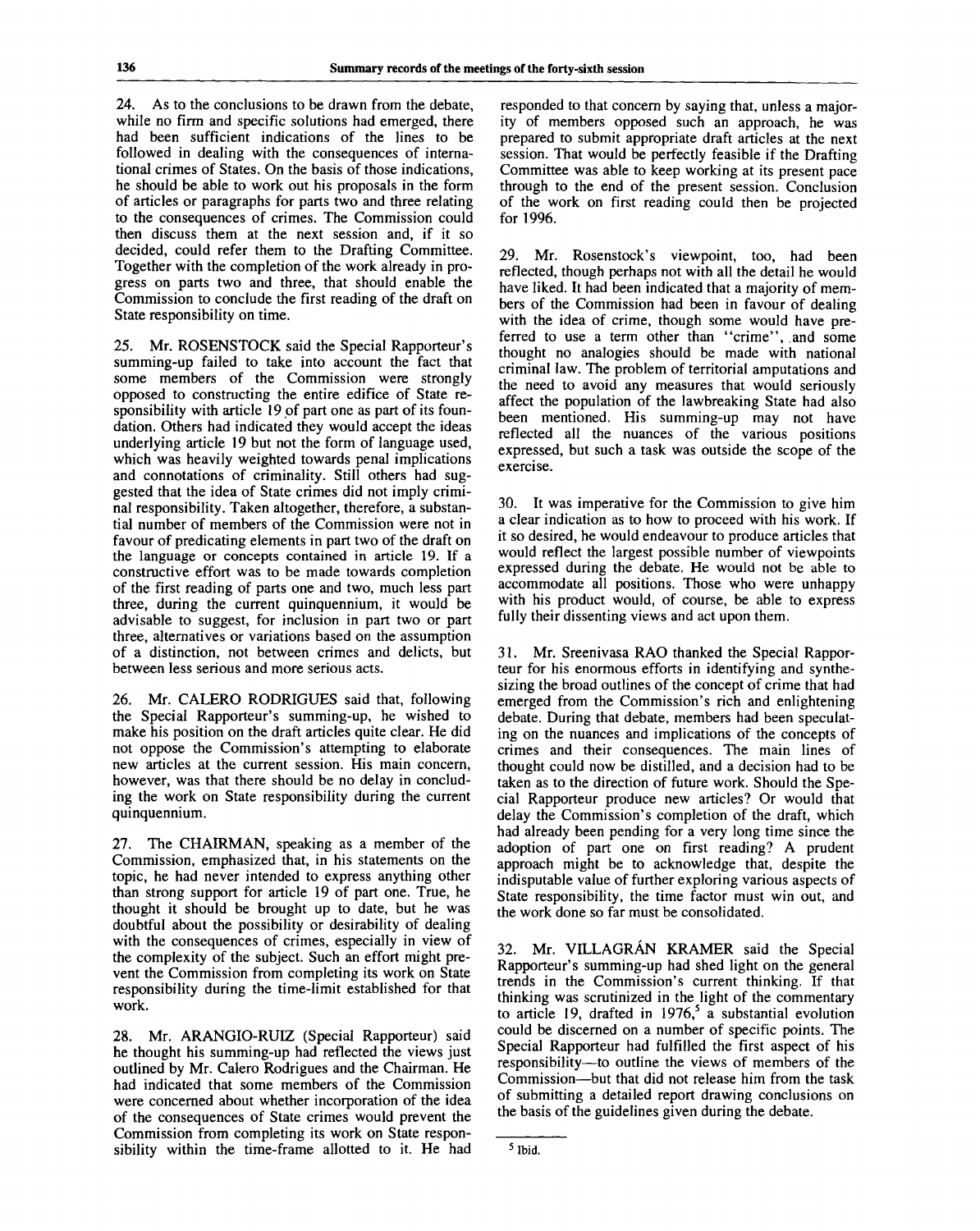33. A number of questions still had to be resolved, including whether there was a difference between crimes, or serious offences, and mere delicts, and whether such a distinction resulted in aggravated responsibility commensurate with the gravity of an offence. The Commission must determine whether there were any international crimes other than aggression and genocide. Personally, he would argue that there were. As for the term "crime", it was difficult to see how its use could be denied, since it was incorporated in the Definition of Aggression<sup>6</sup> and in the Convention on the Prevention and Punishment of the Crime of Genocide.

34. Another question was what additional measures would have to be applied in respect of serious offences that entailed aggravated responsibility. The Special Rapporteur posited a reaction either from the "organized international community" or from individual States in the form of countermeasures. But the Commission's thinking on exactly what penalties were permissible in such cases had yet to be clearly delineated.

35. Lastly, the Special Rapporteur appeared to be trying to legislate for the future alone, leaving aside the whole area of *lex lata,* which would permit the Commission to find common ground on State responsibility.

36. Mr. TOMUSCHAT thanked the Special Rapporteur for a very good, succinct summary. A consensus was, he believed, within the Commission's reach, but it would be difficult to achieve if the Special Rapporteur worked on the assumption that international crime had some penal implications; on that basis, there was a risk of ending up in total disagreement. Like Mr. Villagrán Kramer, he thought that all members could probably agree on aggravated consequences in the case of the commission of an international crime. He further agreed that it would be most regrettable if the Commission were to balk, at the present late stage, at continuing to deal with the question of international crime. Were it to do so, the work on the topic of State responsibility as a whole, begun more than 30 years ago, would probably drag on until the year 2000 and beyond. It was incumbent on the Commission to finalize its work on the topic, if possible by the end of its mandate in 1996. The Commission should not be unduly daunted by the difficulties of the task and should make every effort to reach some agreed solution—which might, of course, fall short of the ideal—casting it in the form of draft articles, as the world community expected.

37. Mr. PAMBOU-TCHIVOUNDA said that he wished to associate himself with the chorus of congratulations addressed to the Special Rapporteur on his remarkable exercise in producing such a clear summingup of what had been a most complex debate. If some members considered that their views had not been correctly reflected, it was certainly their right to say so, but challenging the exercise as a whole was another matter. The Special Rapporteur had identified certain trends of opinion within the Commission as he understood them, taking as the basis article 19—which, incidentally, had been drafted and approved on first reading by the Commission well before his time. Whether members liked it

or not, article 19 did exist, and to pursue the argument about its choice of terms was futile. The Special Rapporteur should be encouraged to proceed to the next stage of his task along the lines he had suggested. The Commission would then have every opportunity to criticize the results.

38. Mr. MAHIOU said that, both in his fifth and sixth reports, the Special Rapporteur had raised more questions than he had answered. It was important that he should now move on to a more positive stage and present the Commission at its next session with new draft articles reflecting, as far as possible, the responses of members to the questions formulated earlier. The positions of some members had already evolved in the course of the debate and might well develop further. The Special Rapporteur was to be congratulated on his gallant attempt to reflect all the emerging trends in his summing-up. He wished to join with Mr. Pambou-Tchivounda and Mr. Mahiou in inviting the Special Rapporteur to present the Commission with new draft articles at the next session.

39. Mr. BOWETT said that the problem of international crimes fell into three parts: defining the concept, whether in the terms of article 19 or otherwise; the application of the concept, once defined; and, if it were found that the concept could be applied, the question of consequences. He was apprehensive that the Special Rapporteur might be proposing to go straight to the third of those points without dealing with the first or second. He had little enthusiasm for dealing with the consequences of a concept that could be neither defined nor applied.

40. Mr. ARANGIO-RUIZ (Special Rapporteur), having thanked members for their congratulations, said that he had difficulty in understanding Mr. Bowett's remark. He had been taught in law school that a legal fact was defined on the basis of its legal consequences. His task, as he saw it, was to find out what were the substantive and instrumental consequences, *de lege lata* or *de lege ferenda,* of certain acts, and then to inquire as to who should implement those consequences. Only when those two questions had been answered would it become evident whether a difference between the two categories of internationally wrongful acts really existed. With all due respect, he was surprised at Mr. Bowett's suggestion that a definition should be provided *in abstracto.* The course he was proposing to take was surely the more pragmatic and therefore, so to speak, the one an Englishman like Mr. Bowett should prefer.

41. Mr. BOWETT said that he was happy to hear the Special Rapporteur express an intention to deal with problems of application. He continued to doubt whether the problem could be resolved by working backwards, but was prepared to be favourably surprised when new draft articles came up for consideration at the next session.

42. Mr. KUSUMA-ATMADJA remarked that, for various reasons, none of the members of the Commission were entirely happy with article 19 as drafted. Some, including himself, were unhappy with the use of the term "crime", which had connotations of the concept of crime in municipal law, but accepted it for want of anything better. A further major difficulty was that

 $6$  General Assembly resolution 3314 (XXIX), annex.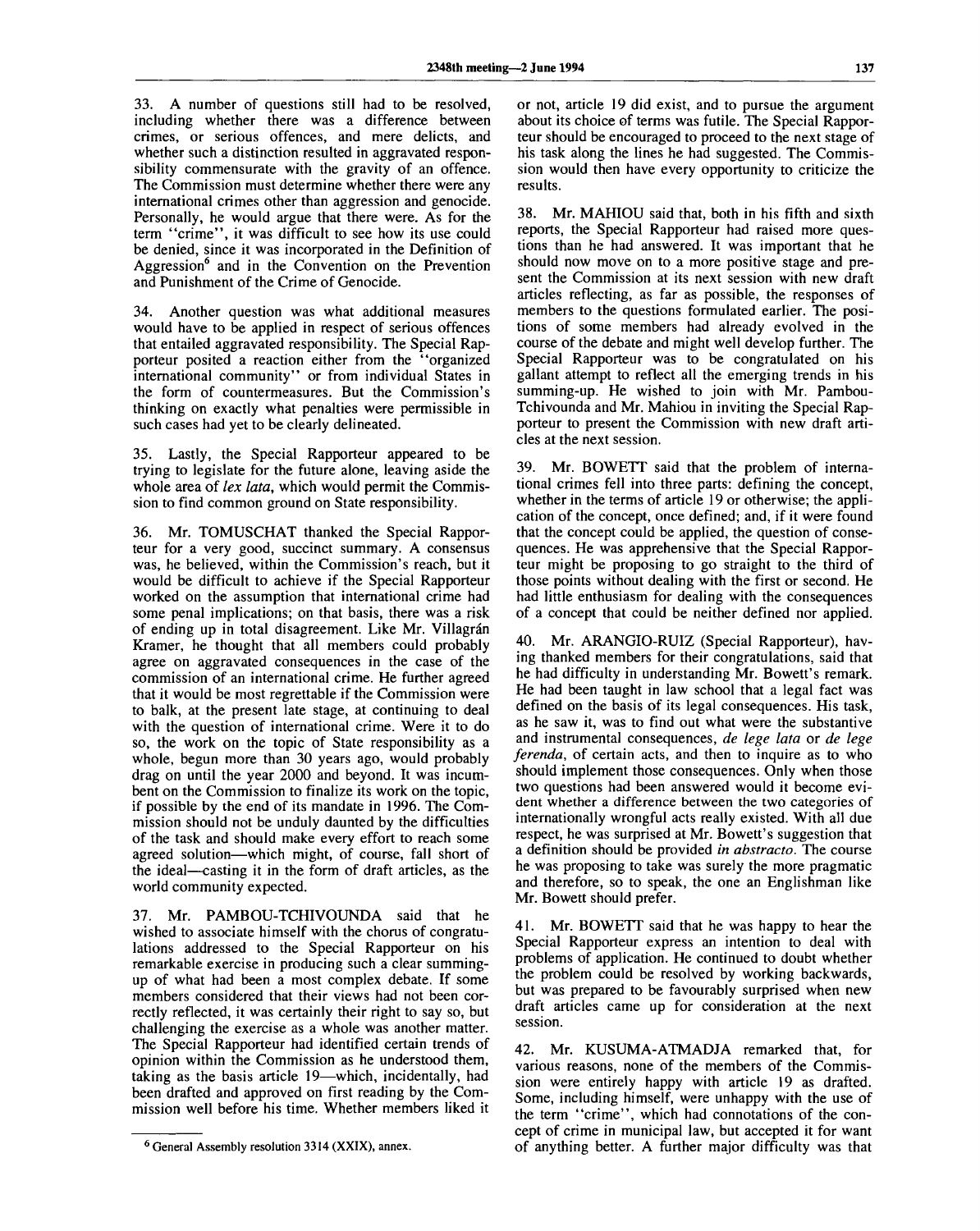both the Special Rapporteur and the Commission as a whole had tried to grapple with too many issues at once. He would suggest that the Commission should agree to carry on using article 19 as a preliminary basis, on the understanding that the article might be redrafted at some time in the future. In the meantime, it should invite the Special Rapporteur to produce a set of draft articles and, in doing so, to refrain from attempting to cover too much ground and thus to keep the discussion at a more practical level. For the time being, the Special Rapporteur might avoid using the word "crime" or, if he did use it, to place it in inverted commas. Notwithstanding his own objections to article 19 and in particular, as stated earlier, to paragraph 3 *(d)* in connection with transboundary pollution, he was prepared to proceed on that basis. The Commission should give the Special Rapporteur clear guidelines on what it expected him to do. The Special Rapporteur should not be prevented from drawing up the new articles that needed to be drafted on the question of internationally wrongful acts, although it would be unwise to embark on part three of the draft, which was likely to prove extremely controversial.

43. Mr. GUNEY thanked the Special Rapporteur for his detailed summary of a number of important and complex questions, on which a difference of opinion clearly remained. It would be regrettable at the present stage not to complete the work already done, despite the difficulties that the question raised. The Special Rapporteur had encountered problems in defining the concept and preferred to start with the practical aspect by treating the consequences, which must of necessity follow or be a function of either the conceptual or the instrumental definition. The Commission had no choice but to allow the Special Rapporteur to proceed. Once texts were presented on those issues that had currently given rise to considerable reservations, the Commission must seek to reconcile those differences of opinion.

44. The CHAIRMAN proposed the following conclusion to the debate:

"The International Law Commission thanked the Special Rapporteur for his conclusions. It takes note of the Special Rapporteur's intention to present at the next session articles or paragraphs on the matter under discussion to be included in parts two and three. It also notes that the Special Rapporteur intends to proceed in such a way as to enable the Commission to conclude the first reading of the draft by the end of the current quinquennium of the International Law Commission."

45. Mr. Sreenivasa RAO said that, in the absence of organized and accepted institutions, any effort to deal with consequences would inevitably lead to an arbitrary exercise of power and might well degenerate into more lawlessness. Yet apart from the case of aggression, which was covered by Chapter VII of the Charter of the United Nations, no such institutions existed. He therefore hoped that the Special Rapporteur could present proposals on consequences from the practical point of view, identifying the institutions that would apply the principles in question.

46. Mr. ROSENSTOCK said it was not his intention to stand in the way of agreement on the Chairman's

proposal if that was the general view, but he had reservations about the wisdom of that approach. If part two, much less part three, was to be concluded before the end of the current quinquennium, the Special Rapporteur must proceed on the assumption that the Commission was examining potential consequences of extremely serious wrongful acts by States and should not include other, more polemical, concepts that failed to enjoy sufficiently broad support in the Commission.

Mr. de SARAM said that it could not be inferred that there was a consensus in the Commission on the concept in article 19 of part one as it stood. In fact, there was a substantial body of opinion that had reservations in that regard. Similarly, considerable concern persisted within the Commission as to how the concept would be applied. It therefore did not seem to be a good idea to move on to the subject of consequences. He agreed with Mr. Rosenstock that the best course was to proceed on the assumption that there were internationally wrongful acts of an extremely serious nature for which special provision needed to be made, but that was as far as the Commission could go.

48. He agreed with the Chairman's summing-up, namely, that the Commission should thank the Special Rapporteur and indeed believed that his abilities and experience were such that no one should be requested to provide the articles in his place. The Special Rapporteur must none the less bear in mind the reservations that had emerged in the debate with regard to the concept as it currently stood in article 19 and its application.

49. Mr. HE thanked the Special Rapporteur for his succinct and useful summing-up. In his view, the concept of State crime was unacceptable and was used incorrectly in the realm of State responsibility. The Commission must reconsider the concept on second reading of the draft. For the time being, it should proceed with its work on the understanding that two categories were involved: on the one hand, ordinary delicts and on the other, serious delicts. That way, it would be possible to arrive at the same conclusions as with "crimes". The Commission should ask the Special Rapporteur to continue with his work on the understanding that different delicts incurred different forms of a responsibility, depending on their seriousness.

50. Mr. AL-BAHARNA said he endorsed the Special Rapporteur's approach and agreed with members who maintained that the Commission should not redraft article 19 at the present late stage. The provision should remain and a distinction should be made between crimes and delicts. In accordance with its mandate, the Commission should finish the first reading of the draft without further delay. Mr. Bowett (2341st meeting) had said that he did not think that the elements provided by article 19 were sufficient because he had not seen the logic of the Special Rapporteur's drafting articles on consequences before agreement was reached on definition and application. That was not very helpful to the Special Rapporteur, who should be allowed to proceed on the course he had proposed.

51. Some members of the Commission had taken exception to the concept of "crimes" being attributed to a State, something that showed how difficult the prob